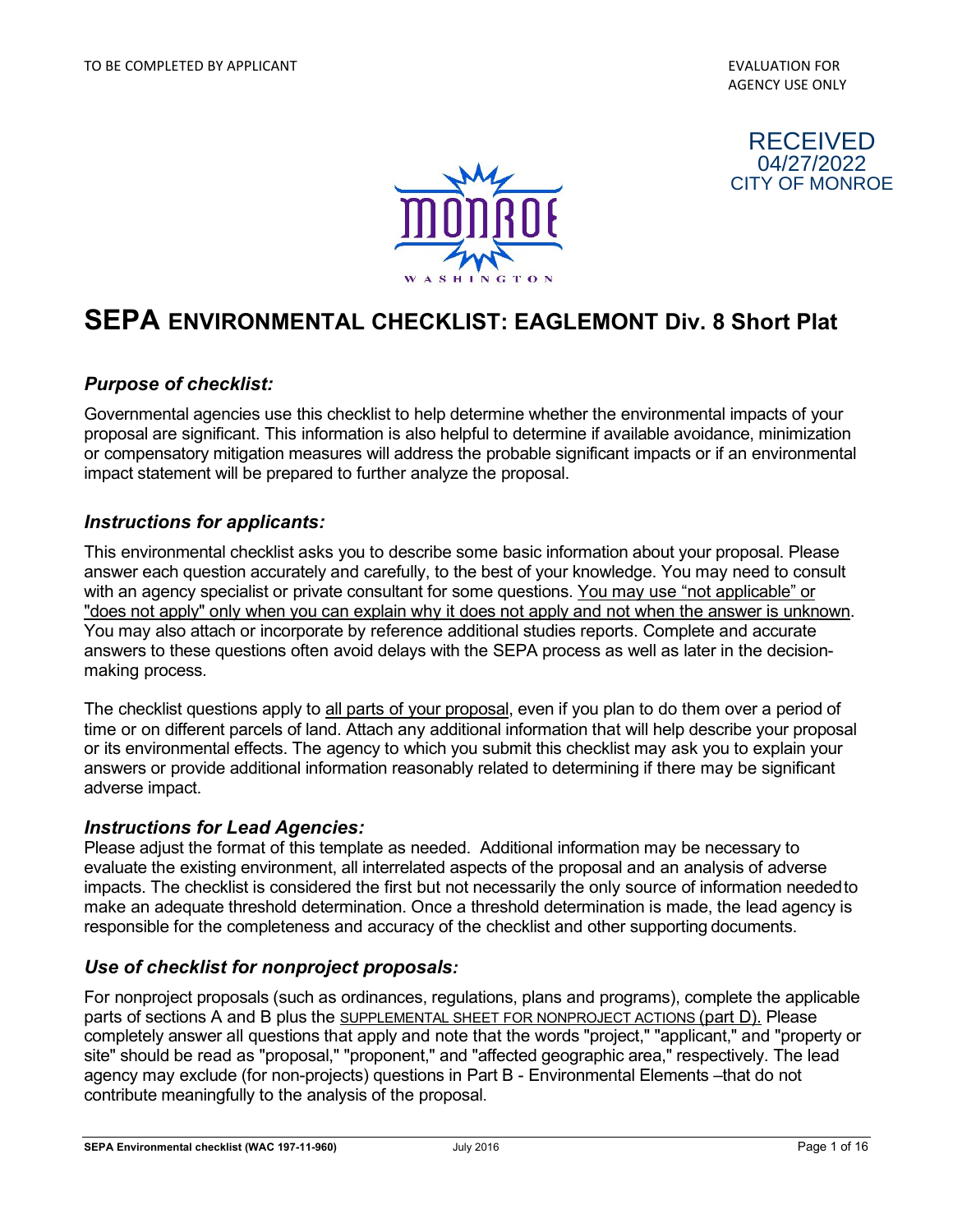# **A. Background**

- 1. Name of proposed project, if applicable:
- **Eaglemont Division 8 Preliminary Short Plat**
- 2. Name of applicant:
- **MainVue WA LLC**
- 3. Address and phone number of applicant and contact person:

#### **MainVue Homes The Barghausen Consulting Engineers**

Vanessa Normandin, President H. George Newman, AICP 121 3rd Avenue 18215-72nd Ave. So. Kirkland, WA 98033 Kent, WA (425) 646-4022 (425) 251-6222

4. Date checklist prepared:

April 18, 2022

- 5. Agency requesting checklist:
- City of Monroe, Community Development
- 6. Proposed timing or schedule (including phasing, if applicable):
- The 7-lot subdivision will be developed in one phase. It is anticipated that the proposed project will be constructed in early 2023.

7. Do you have any plans for future additions, expansion, or further activity related to or connected with this proposal? If yes, explain.

• No.

8. List any environmental information you know about that has been prepared, or will be prepared, directly related to this proposal.

Supplemental to this SEPA Checklist are the following technical studies:

- **Preliminary Stormwater Site Plan Report** prepared by Barghausen Consulting Engineers dated April 8, 2022
- **Preliminary Grading and Drainage Plan** prepared by Barghausen Consulting Engineers dated April 12, 2022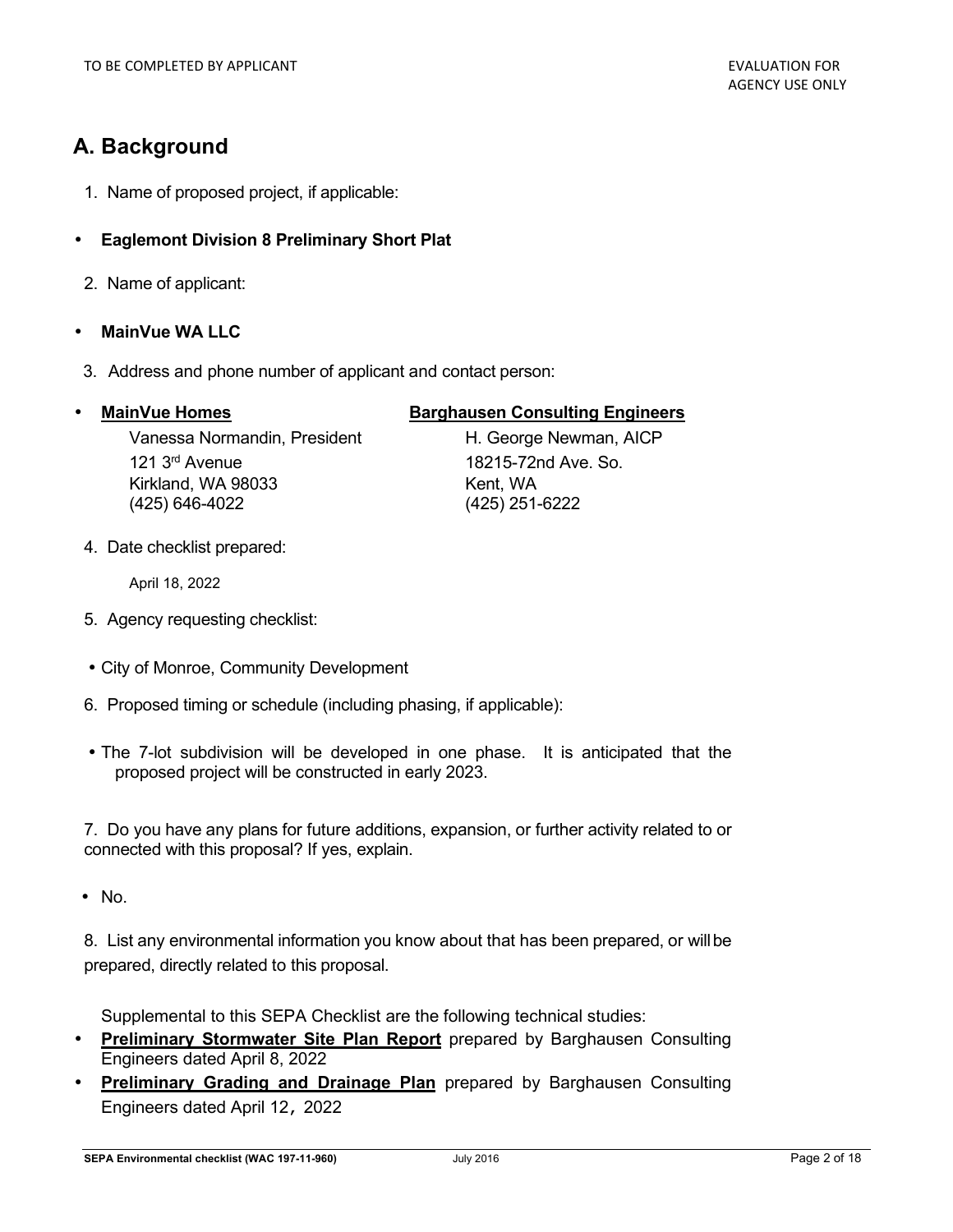- **Geotechnical Engineering Study** prepared by Earth Solutions NW dated January 4, 2022
- **Critical Area Determination Report** prepared by Wetland Resources; Inc. dated December 15, 2021

Each of the above documents is hereby incorporated by reference into this Checklist.

9. Do you know whether applications are pending for governmental approvals of other proposals directly affecting the property covered by your proposal? If yes, explain.

No other pending applications.

10. List any government approvals or permits that will be needed for your proposal, if known.

| • Preliminary Short Plat Approval   | City of Monroe                    |
|-------------------------------------|-----------------------------------|
| • SEPA Threshold Determination      | City of Monroe                    |
| • Plat Construction Plan Approval   | City of Monroe                    |
| • Clearing & Grading Permits        | City of Monroe                    |
| • NPDES Permit                      | Washington State Dept. of Ecology |
| • Public Water Extension Approval   | City of Monroe                    |
| • Sanitary Sewer Extension Approval | City of Monroe                    |
| • Final Short Plat Approval         | City of Monroe                    |
| • Residential Building Permits      | City of Monroe                    |
|                                     |                                   |

11. Give brief, complete description of your proposal, including the proposed uses and the size of the project and site. There are several questions later in this checklist that ask you to describe certain aspects of your proposal. You do not need to repeat those answers on this page. (Lead agencies may modify this form to include additional specific information on project description.)

• The proposed 7-lot preliminary short plat is an assemblage of 3 parcels with a total area of 1.75 acres located at 13325 191<sup>st</sup> Avenue SE. Plat construction will include an extension of the 133<sup>rd</sup> Street SE road stub at the east boundary to 191<sup>st</sup> Avenue SE at the west boundary creating road connectivity in this developing area. All lots will take access from this new extension of 133rd Street SE. The drainage detention facility will be located in Tract 999 in the southwest corner of the short plat. The short plat will be served by sanitary sewers and public water from the City of Monroe. Adjacent land use consists of urban density single-family residential development.

12. Location of the proposal. Give sufficient information for a person to understand the precise location of your proposed project, including a street address, if any, and section, township, and range, if known. If a proposal would occur over a range of area, provide the range or boundaries of the site(s). Provide a legal description, site plan, vicinity map, and topographic map, if reasonably available. While you should submit any plans required by the agency, you are not required to duplicate maps or detailed plans submitted with any permit applications related to this checklist.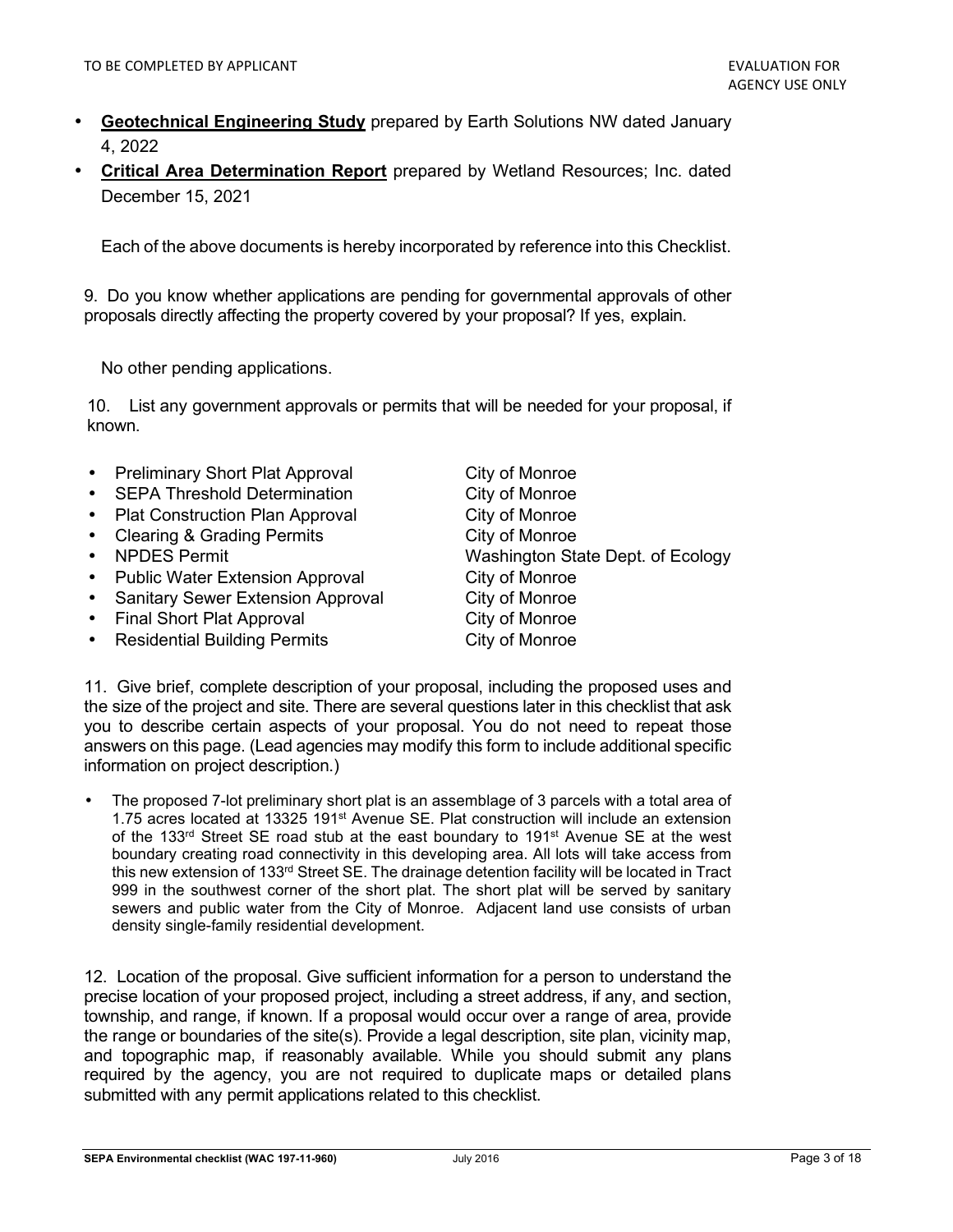| Tax Parcel No. | <b>Address</b>                                                |
|----------------|---------------------------------------------------------------|
| 28063600100600 | 13325-191 <sup>st</sup> Ave SE (contains single family house) |
| 28063600100300 |                                                               |
| 28063600100100 |                                                               |



**Figure 1. Vicinity Map NE ¼ of Sec. 36, Twp. 28, Rng. 06, W.M.**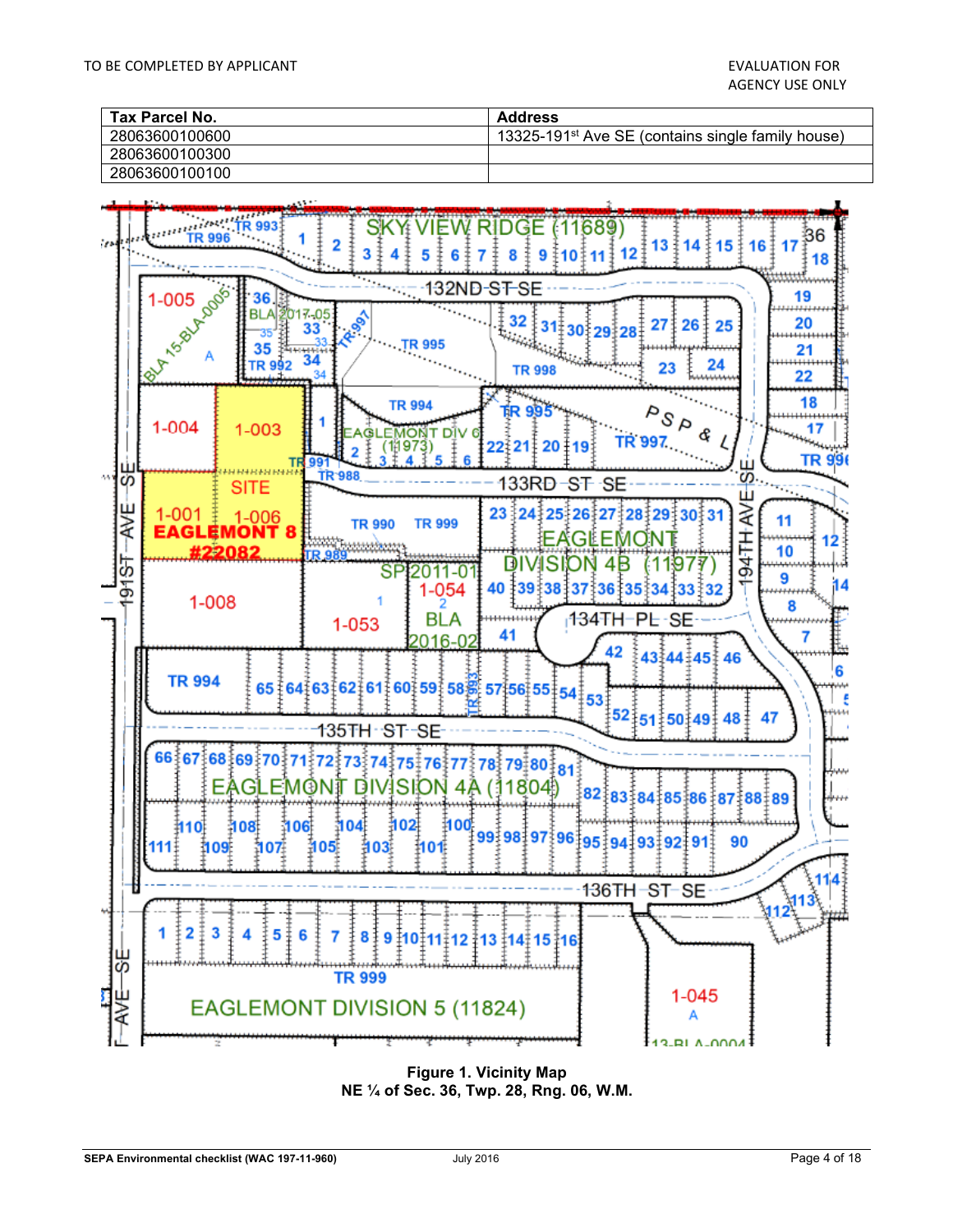# *Environmental Elements*

## *1. Earth*

- a. General description of the site:
- The site is currently occupied by one single-family residence and associated improvements. Remaining portions of the site consist of grass landscaping areas with scattered trees. The existing topography gently descends from north to south, with about 16 feet of total elevation change across the site.

(circle one): Flat, rolling, hilly, steep slopes, mountainous, other:

- b. What is the steepest slope on the site (approximate percent slope)?
- Less than 15%.
- c. What general types of soils are found on the site (for example, clay, sand, gravel, peat, muck)? If you know the classification of agricultural soils, specify them and note any agricultural land of long-term commercial significance and whether the proposal results in removing any of these soils.
- NRCS soil survey identifies the underlying soils as Tokul Gravelly Medial Loam, which is common throughout the region and is generally considered to be a glacially consolidated till. This type of soil is typically characterized as a dense "hardpan" soil, with moderate runoff rates and low permeability. For further reference please refer to the Geotechnical Report by Earth Solutions NW LLC, dated January 4, 2022.
- d. Are there surface indications or history of unstable soils in the immediate vicinity? If so, describe.
	- Based on the fieldwork performed at the subject site and ESNW's site-specific observations, it is the geotechnical engineer's opinion that the site does not contain geologically hazardous areas recognized by the MMC.
- e. Describe the purpose, type, total area, and approximate quantities and total affected area of any filling, excavation, and grading proposed. Indicate source of fill.
	- Grading for this residential development will be required for roads, storm drainage, utility infrastructure, and home sites. A preliminary estimate is that there will be approximately 1,600 cubic yards of cut and 1,200 cubic yards of fill. The ultimate fill quantities will be determined during final engineering. No clearing or grading activity will start until the necessary permits are obtained.
- f. Could erosion occur as a result of clearing, construction, or use? If so, generally describe.
	- Limited erosion could occur as a result of the initial construction on-site. However, erosion control measures will be utilized during the construction phase to minimize potential erosion impacts. Temporary erosion and sedimentation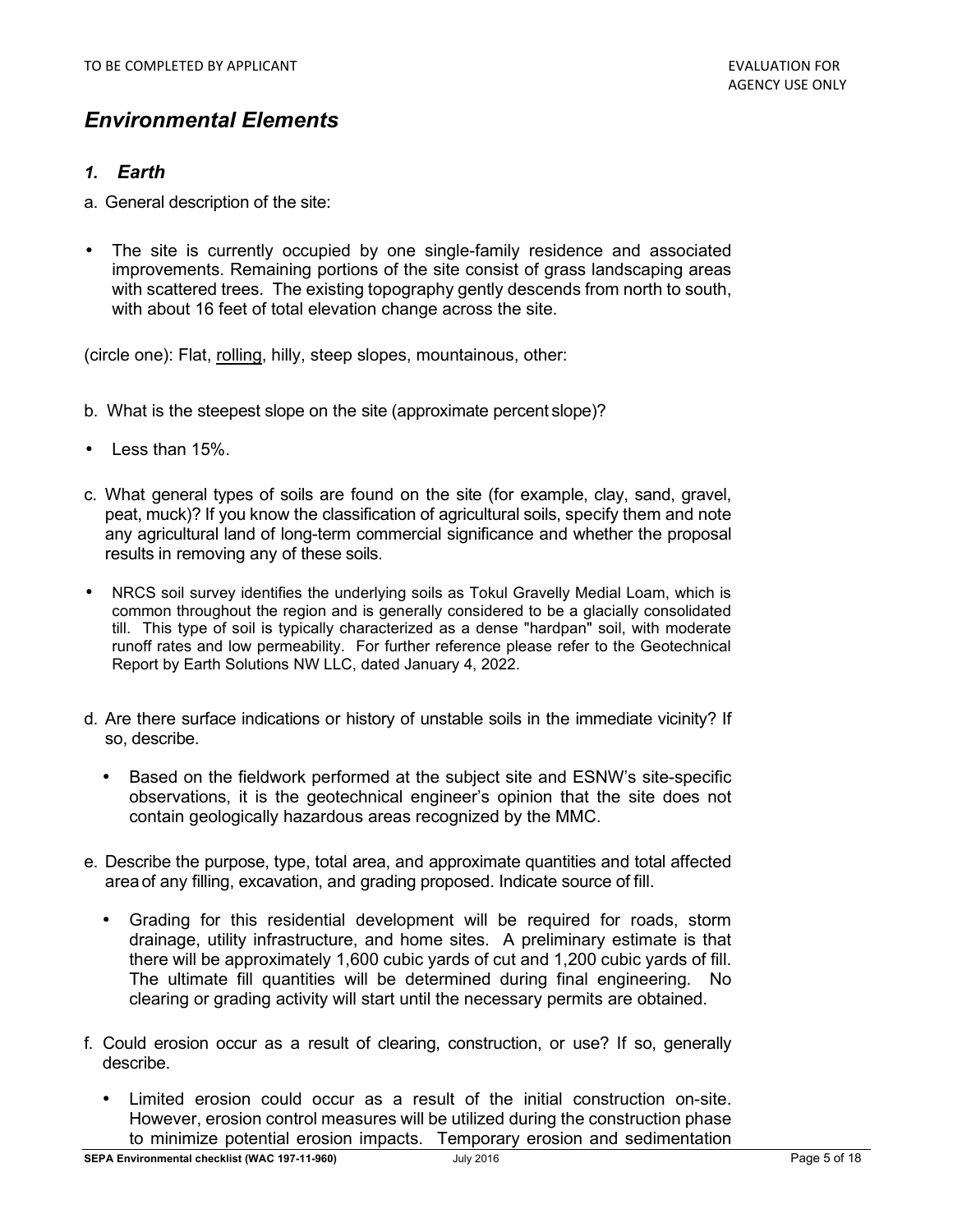control plans will be submitted to and approved by the City of Monroe prior to any clearing or grading activity.

- g. About what percent of the site will be covered with impervious surfaces after project construction (for example, asphalt or buildings)?
	- Total impervious area is estimated at about 0.95 acres (41,380 or 54% of the total site.
		- o Roads and Sidewalks: 17,420 SF (0.40 AC)
		- $\circ$  Lots (50% coverage): 23,960 SF (0.55 AC)
- h. Proposed measures to reduce or control erosion, or other impacts to the earth, if any:
	- A temporary erosion and sedimentation control plan, designed in accordance with City of Monroe standards, will be employed during the construction phase of this project. Said plan will be prepared in conjunction with the recommendations of the geotechnical report.

## *2. Air*

- a. What types of emissions to the air would result from the proposal during construction, operation, and maintenance when the project is completed? If any, generally describe and give approximate quantities if known.
	- During project construction, heavy equipment operation and workers' vehicles would generate exhaust emissions into the immediate vicinity. Construction activity on the site could also stir up exposed soils and generate dust and particulate matter into the local air. The completed project would result in a minor increase in the amount of emission-related pollutants in the local air from project related traffic.
- b. Are there any off-site sources of emissions or odor that may affect your proposal? If so, generally describe.
	- There are no known off-site sources of emissions or odors that are likely to impact this project.
- c. Proposed measures to reduce or control emissions or other impacts to air, if any:
	- Watering of the site as necessary during the construction phase of the project will help control dust and other particulates.

#### *3. Water*

#### a. Surface Water:

• Is there any surface water body on or in the immediate vicinity of the site (including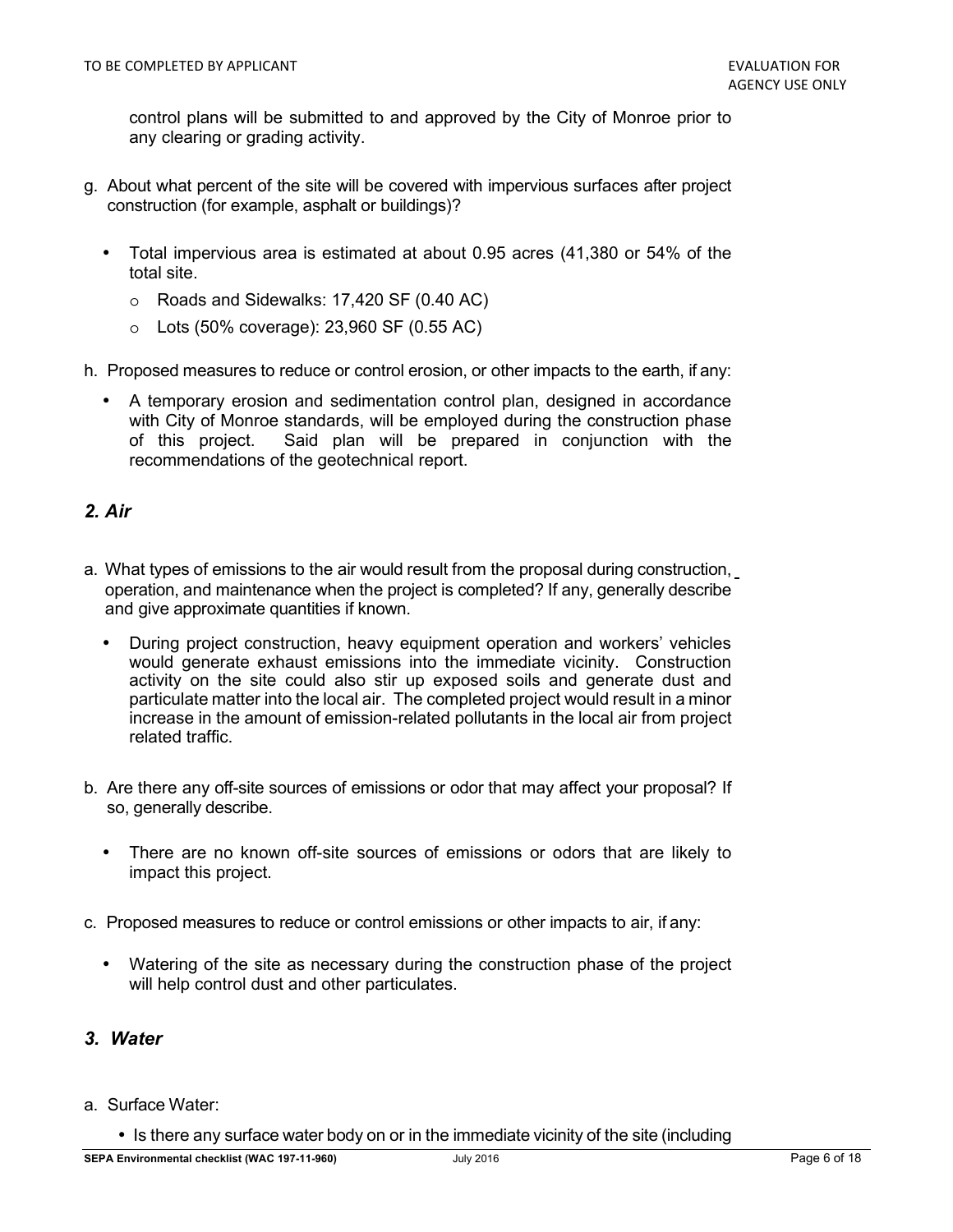year-round and seasonal streams, saltwater, lakes, ponds, wetlands)? If yes, describe type and provide names. If appropriate, state what stream or river it flows into.

• No wetlands or streams were identified. Please refer to the Critical Area Determination Report prepared by Wetland Resources, Inc. dated December 15, 2021.

Will the project require any work over, in, or adjacent to (within 200 feet) the described waters? If yes, please describe and attach available plans.

• No.

Estimate the amount of fill and dredge material that would be placed in or removed from surface water or wetlands and indicate the area of the site that would be affected. Indicate the source of fill material.

None.

Will the proposal require surface water withdrawals or diversions? Give general description, purpose, and approximate quantities if known.

• No.

Does the proposal lie within a 100-year floodplain? If so, note location on the site plan.

• No.

Does the proposal involve any discharges of waste materials to surface waters? If so, describe the type of waste and anticipated volume of discharge.

- The short plat with 8 new homes will have new impervious surfaces including a paved road, sidewalks, driveways, and roof areas. A conveyance system consisting of catch basins and storm pipes will be constructed in the roadways to collect drainage from impervious surfaces and lots, then routed to a drainage detention facility which will have a StormFilter for water quality.
- b. Ground Water:

Will groundwater be withdrawn from a well for drinking water or other purposes? If so, give a general description of the well, proposed uses and approximate quantities withdrawn from the well. Will water be discharged to groundwater? Give general description, purpose, and approximate quantities if known.

The proposed development will be served by public water from the City of Monroe. Therefore, no ground water will be withdrawn via wells to serve future residences.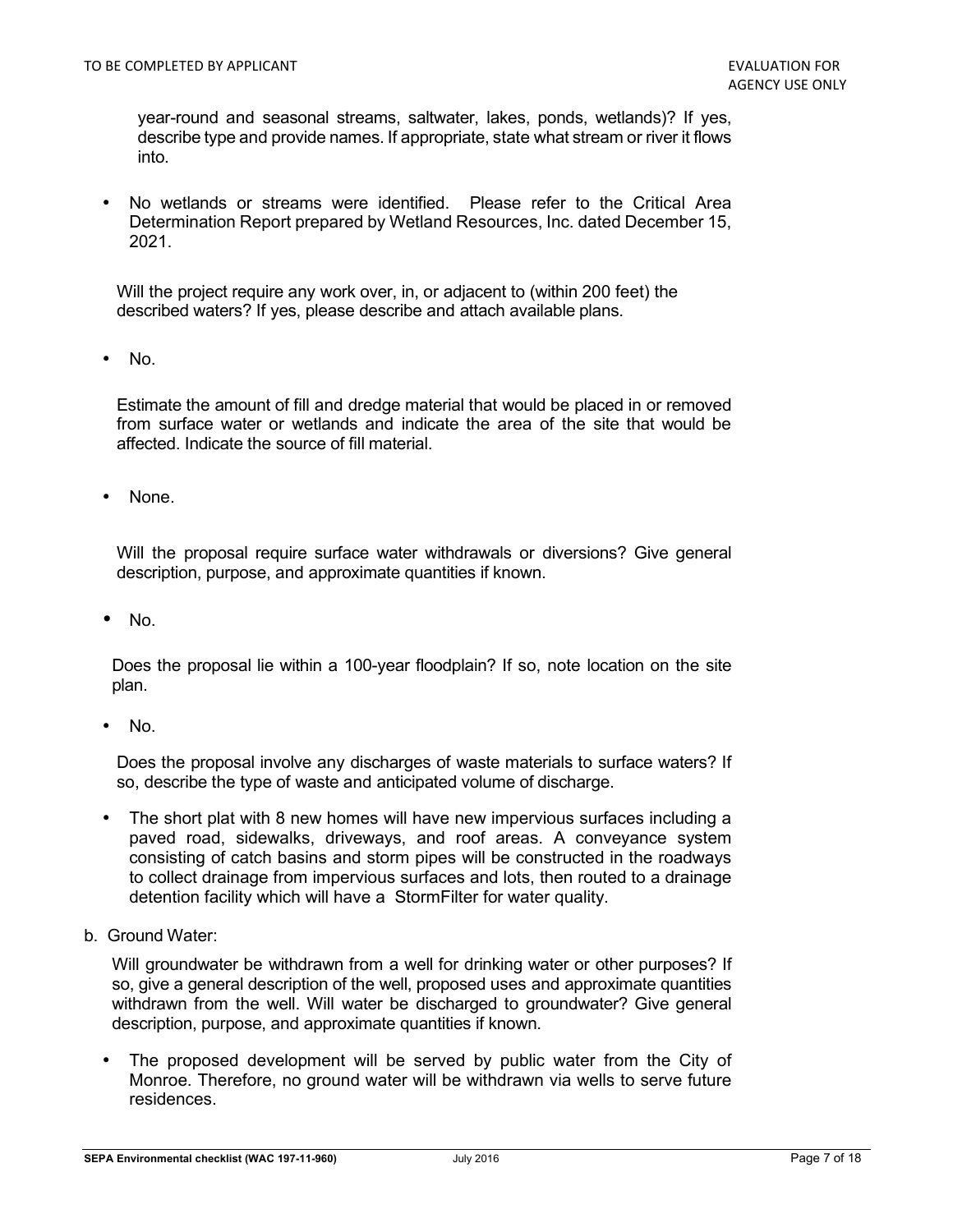Describe waste material that will be discharged into the ground from septic tanks or other sources, if any (for example: Domestic sewage; industrial, containing the following chemicals. . . ; agricultural; etc.). Describe the general size of the system, the number of such systems, the number of houses to be served (if applicable), or the number of animals or humans the system(s) are expected to serve.

- None. The proposed development includes the extension of public sewer and water to the subject site. Therefore, this proposal is not expected to add any discharge from septic tanks or other sources into the ground. The existing drainfield system will be decommissioned in accordance with Snohomish Health District standards.
- c. Water runoff (including stormwater):

Describe the source of runoff (including storm water) and method of collection and disposal, if any (include quantities, if known). Where will this water flow? Will this water flow into other waters? If so, describe.

The entire site lies within a single drainage basin, with the topography falling moderately to the south. Surface runoff can generally be expected to follow the existing topography, and discharge overland toward the south. Surface runoff from the developed project site will be collected via an underground pipe network and routed to the detention vault located at the southwest corner of the site. After detention in Tract 999, runoff will be treated by a StormFilter vault located immediately downstream of the detention vault. Runoff will be conveyed south through a storm line extension and discharge into the existing ditch along the east side of 191st Avenue SE. Site drainage designs are based on the 2012 Stormwater Management Manual for Western Washington (2014 SWMMWW), as Amended in December 2014. Please refer to Section 5.5 of this Stormwater Site Plan for further details regarding the drainage facility design.

Could waste materials enter ground or surface waters? If so, generally describe.

• Due to the native soil condition being glacially consolidated till, infiltration is not feasible therefore Low Impact Development (LID) requirements become impractical for the site. The developer has opted not to meet the LID Performance Standard for Flow Control; therefore, the project will be providing the individual lot BMPs. All soil in the lawn and landscaped areas for the site will be amended to meet the Post-Construction Soil Quality and Depth requirement. Each individual lot will have a perforated stub-out connection for rooftops.

Does the proposal alter or otherwise affect drainage patterns in the vicinity of the site? If so, describe.

The existing site topography slopes south at a moderate grade. Surface runoff can generally be expected to follow existing ground topography and discharge towards the south. Runoff from the existing site is collected by the conveyance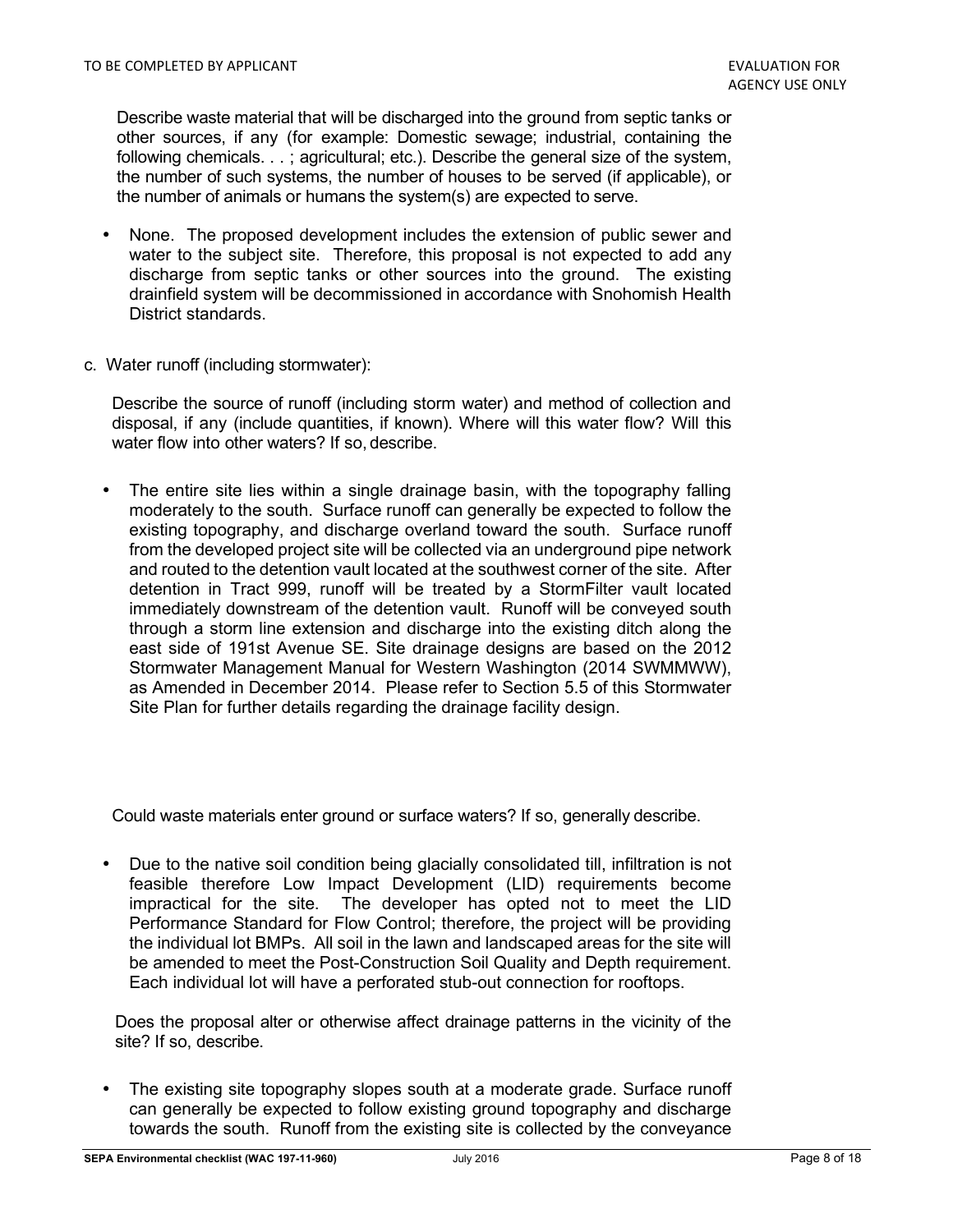system within the Eaglemont 4 Plat to the south and is eventually routed to the south along 191st Avenue SE. The project proposes to collect surface runoff and provide flow control via a detention vault located near the southwest corner of the site. Runoff will then be conveyed through a proposed storm line extension along 191st Avenue SE and discharged into the existing ditch located on the east side of the road. Runoff along this ditch eventually converges with the outlet system of the Eaglemont 4 plat.

Proposed measures to reduce or control surface, ground, and runoff water, and drainage pattern impacts, if any:

Flow Control for the site is provided by a detention vault which is sized by matching Developed discharge durations to forested durations for the range of pre-developed discharge rates from 50 percent of the two-year peak flow up to the full 50-year peak flow, as required by the 2014 SWMMWW. See Stormwater Site Plan Report prepared by Barghausen Consulting Engineers updated April 8, 2022.

## *4. Plants*

- a. Check the types of vegetation found on the site:
	- deciduous tree: alder, maple, aspen, other
	- evergreen tree: fir, cedar, pine, other
	- shrubs
	- grass
	- pasture
	- crop or grain
	- Orchards, vineyards or other permanent crops.
	- wet soil plants: cattail, buttercup, bullrush, skunk cabbage, other
	- water plants: water lily, eelgrass, milfoil, other
	- other types of vegetation
	- Dominant vegetation on the subject property is mostly formal landscaping and lawn with the exception of along its boundaries where native vegetation and Himalayan blackberry are present. These areas are dominated by big-leaf maple, western red cedar, red alder, black locust, Himalayan blackberry, Osoberry, and salmonberry, and bracken fern.
- b. What kind and amount of vegetation will be removed or altered?
	- Due to the grading required for roads, ADA landings and lot pads, most of the site will be cleared and graded.
- c. List threatened and endangered species known to be on or near the site.
	- None known.
- d. Proposed landscaping, use of native plants, or other measures to preserve or enhance vegetation on the site, if any: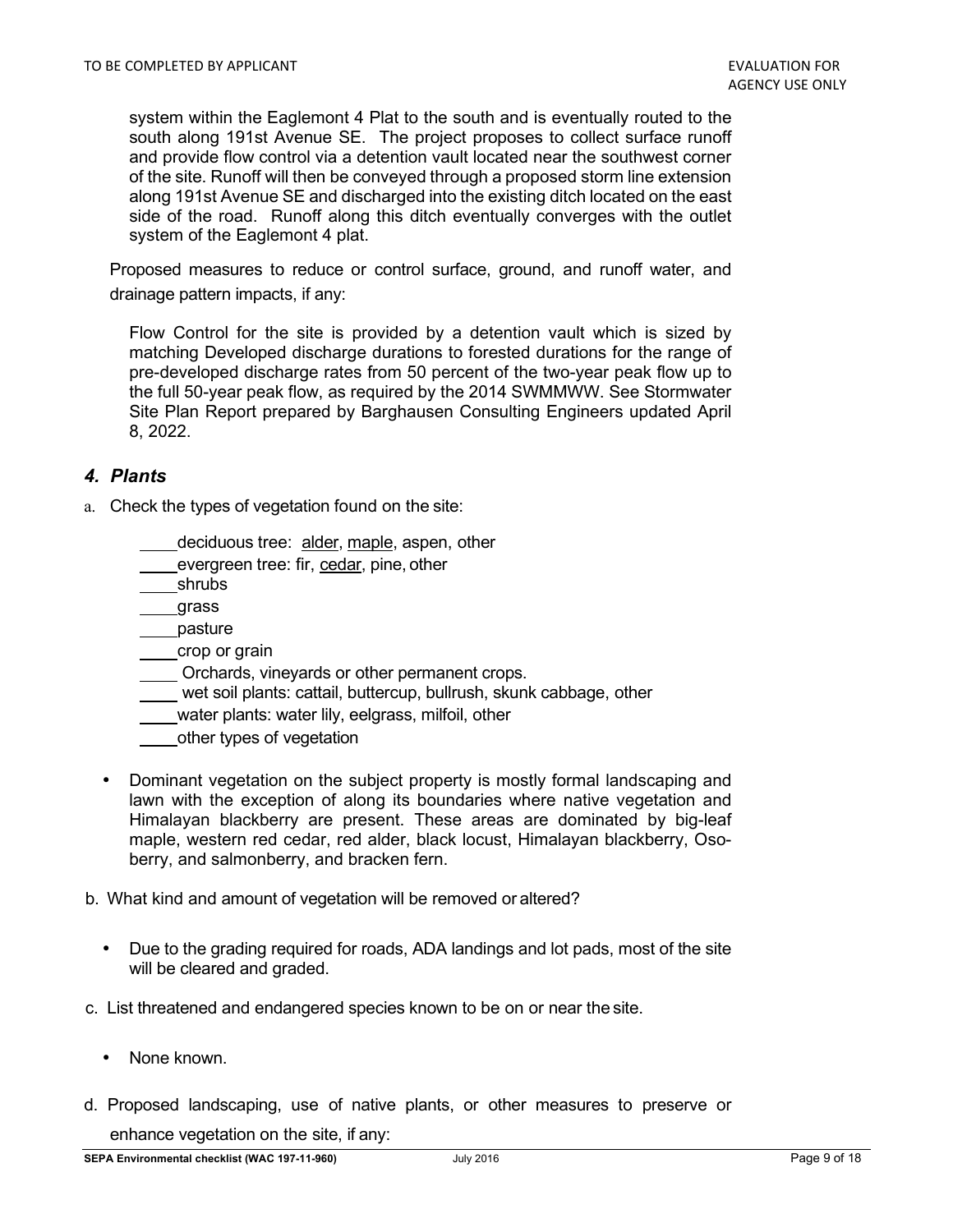- The ultimate development of new single-family residences will provide new landscaping including such features as lawns, shrubs and ornamental trees. Please refer to the preliminary landscape, street tree and irrigation plan on Sheets 7-8 in the preliminary plat set.
- e. List all noxious weeds and invasive species known to be on or near the site.
	- None known.

#### *5. Animals*

a. List any birds and other animals which have been observed on or near the site or are known to be on or near the site.

Examples include:

birds: hawk, heron, eagle, songbirds, other: mammals: deer, bear, elk, beaver, other: fish: bass, salmon, trout, herring, shellfish, other

- b. List any threatened and endangered species known to be on or near the site.
	- None known.
- c. Is the site part of a migration route? If so, explain.
	- Not to our knowledge.
- d. Proposed measures to preserve or enhance wildlife, if any:
	- Landscaping per landscape plan.
- e. List any invasive animal species known to be on or near the site.
	- None known.

#### *6. Energy and Natural Resources*

- a. What kinds of energy (electric, natural gas, oil, wood stove, solar) will be used to meet the completed project's energy needs? Describe whether it will be used for heating, manufacturing, etc.
	- Electric and/or natural gas will be used to meet the primary energy needs of the new homes.
- b. Would your project affect the potential use of solar energy by adjacent properties? If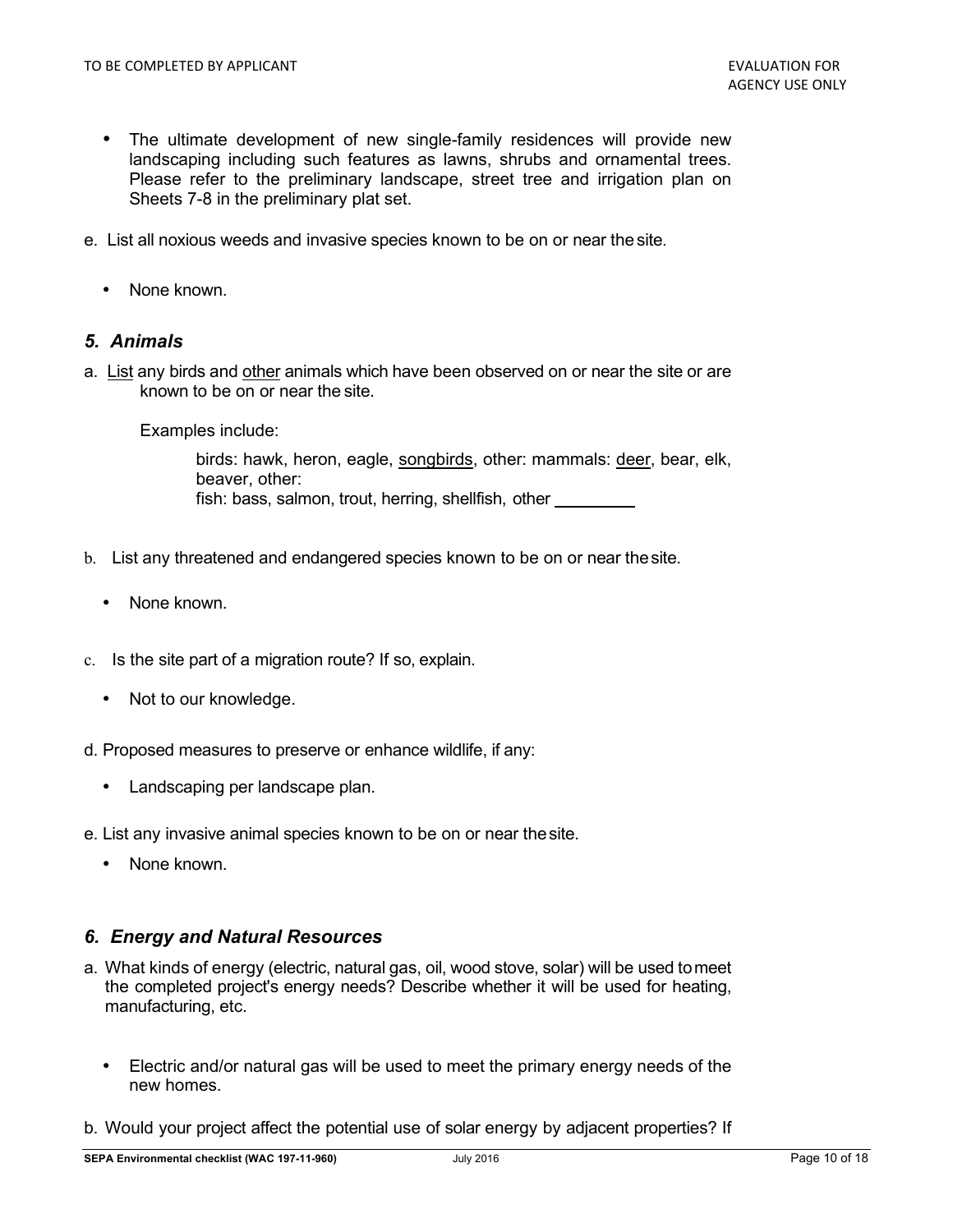- so, generally describe.
- No.
- c. What kinds of energy conservation features are included in the plans of this proposal? List other proposed measures to reduce or control energy impacts, if any:
	- The homes will be constructed to meet current adopted local, state, and international building codes to ensure compliance with energy conservation standards.

#### *7. Environmental Health*

a. Are there any environmental health hazards, including exposure to toxic chemicals, risk of fire and explosion, spill, or hazardous waste, that could occur as a result of this proposal? If so, describe.

Describe any known or possible contamination at the site from present or past uses.

None known.

Describe existing hazardous chemicals/conditions that might affect project development and design. This includes underground hazardous liquid and gas transmission pipelines located within the project area and in the vicinity.

• None known.

Describe any toxic or hazardous chemicals that might be stored, used, or produced during the project's development or construction, or at any time during the operating life of the project.

• None projected during construction and ultimate residential use of the property.

Describe special emergency services that might be required.

• No special emergency services associated with a single family residential neighborhood. Standard fire or medical emergency response provided by Monroe Fire District No. 3.

Proposed measures to reduce or control environmental health hazards, if any:

• State regulations regarding safety and the handling of hazardous materials would be enforced during the construction process. Equipment refueling areas would be located in areas where a spill could be quickly contained, and where the risks of the hazardous material entering surface water are minimized.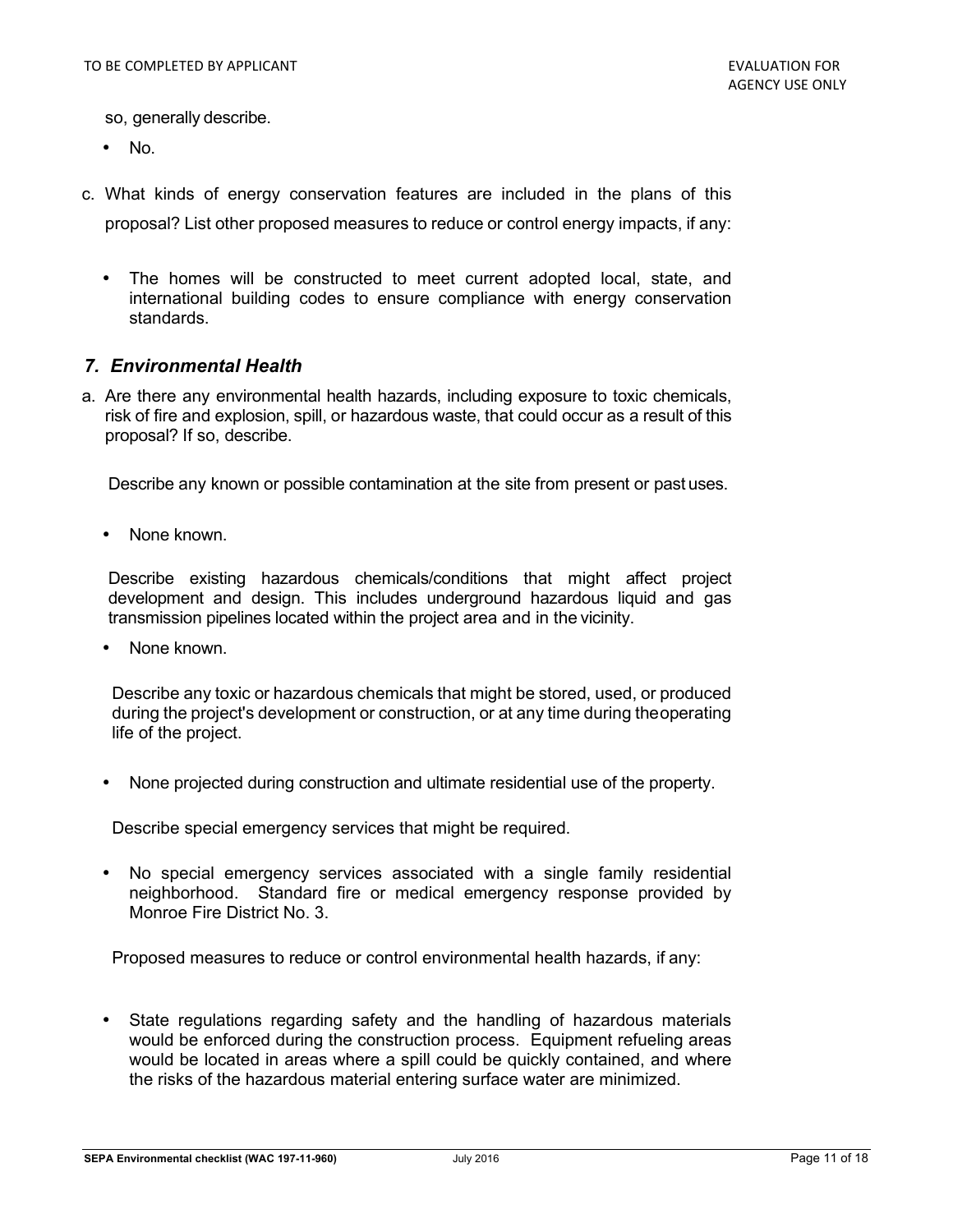#### *b. Noise*

What types of noise exist in the area which may affect your project (for example: traffic, equipment, operation, other)?

The surrounding land use and immediate vicinity is a medium-density urban/suburban residential neighborhood, occupied and under development which would minimally affect the subject property on a routine basis.

What types and levels of noise would be created by or associated with the project on a short-term or a long-term basis (for example: traffic, construction, operation, other)? Indi- cate what hours noise would come from the site.

• Construction activities on the site would temporarily increase the peak on-site noise levels. All construction would be during the City of Monroe's approved hours of operation. The completed project would result in a slight increase in ambient noise levels in the vicinity.

Proposed measures to reduce or control noise impacts, if any:

• Construction activity will be limited to hours as specified by the City of Monroe, which will help to mitigate the impacts of potential construction noise.

#### *8. Land and Shoreline Use*

- a. What is the current use of the site and adjacent properties? Will the proposal affect current land uses on nearby or adjacent properties? If so, describe.
	- The subject property is on the west perimeter of a growing single family residential community. To the northeast is the 36-lot plat of Skyview Ridge and the 6-lot plat of Eaglemont 6. Directly to the east and southeast is the 65-lot plat of Eaglemont 4B. It is within Eaglemont 4B that  $133<sup>rd</sup>$  Street SE stubs to the east boundary of the short plat property. This public road will be extended to 191st Avenue SE through this short subdivision. To the west, on the opposite side of 91<sup>st</sup> Avenue SE is a lower density residential area.
- b. Has the project site been used as working farmlands or working forest lands? If so, describe. How much agricultural or forest land of long-term commercial significance will be converted to other uses as a result of the proposal, if any? If resource lands have not been designated, how many acres in farmland or forest land tax status will be converted to nonfarm or non-forest use?
	- Not to our knowledge.
	- 1) Will the proposal affect or be affected by surrounding working farm or forest land normal business operations, such as oversize equipment access, the application of pesticides, tilling, and harvesting? If so, how:

• No.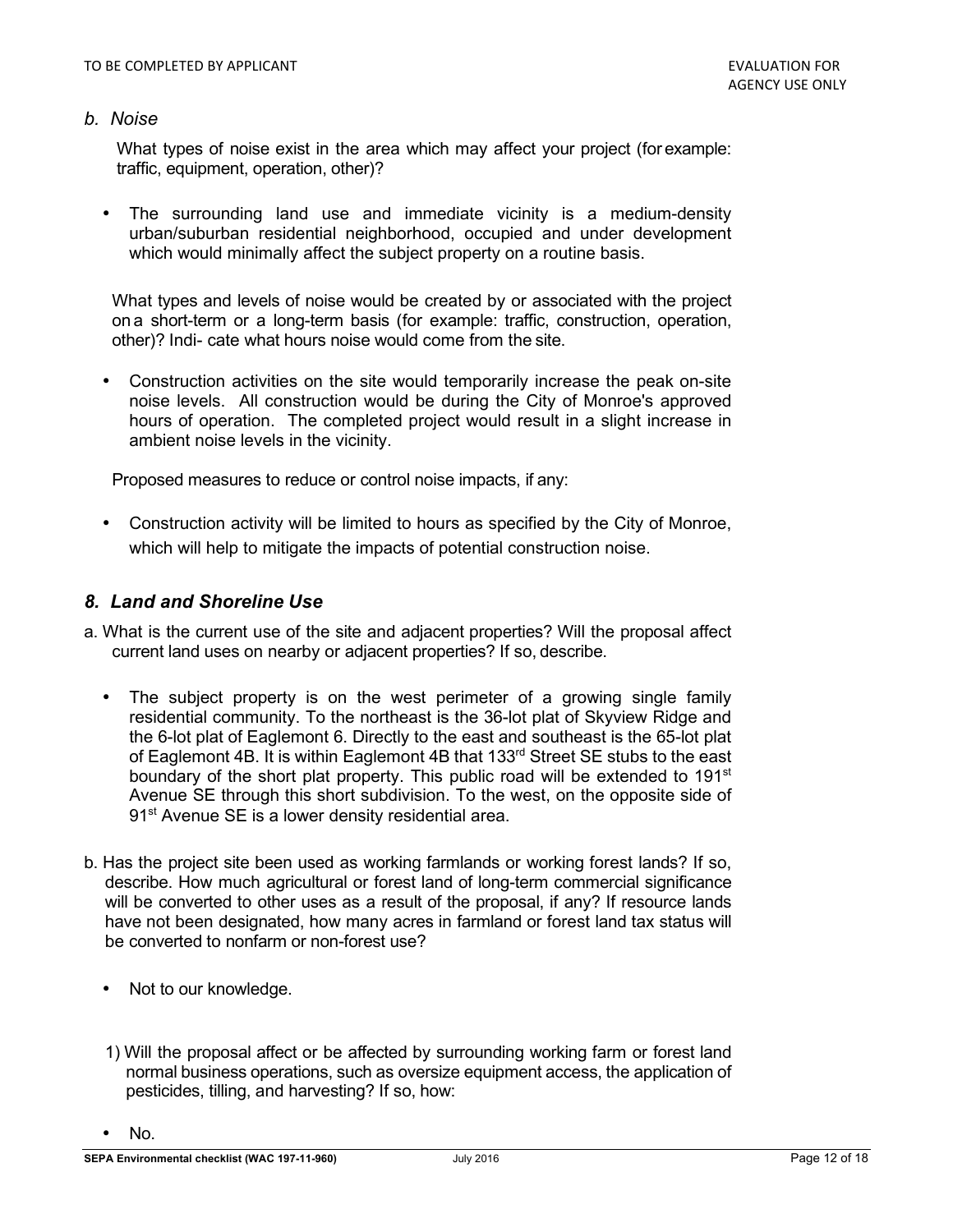- c. Describe any structures on the site.
	- An existing house and shed.
- d. Will any structures be demolished? If so, what?
	- Yes. The existing house and shed will be removed.
- e. What is the current zoning classification of the site?
	- R-4
- f. What is the current comprehensive plan designation of the site?
	- The current City Comprehensive Plan land use designation is Low Density SFR (Single Family Residential).
- g. If applicable, what is the current shoreline master program designation of the site?
	- Not within a designated shoreline environment. Not applicable.
- h. Has any part of the site been classified as a critical area by the city or county? If so, specify.
	- No. Please refer to Critical Area Determination prepared by Wetland Resources, Inc. dated December 15, 2021.
- i. Approximately how many people would reside or work in the completed project?
	- Using the average number of persons per housing unit type listed in 20.10.070 MMC, approximately 2.7 persons would live in each of the new 7 homes. It is estimated that an additional 19 persons would reside in the built-out community.
- j. Approximately how many people would the completed project displace?
	- The existing single family residence will be removed. At 2.7 persons per household, approximately 3 persons would be displaced. However, with the creation of 8 new units, housing for an approximately 22 persons would be provided.
- k. Proposed measures to avoid or reduce displacement impacts, if any:
	- Provision of 7 new market rate, single family housing units.
- L. Proposed measures to ensure the proposal is compatible with existing and projected land uses and plans, if any: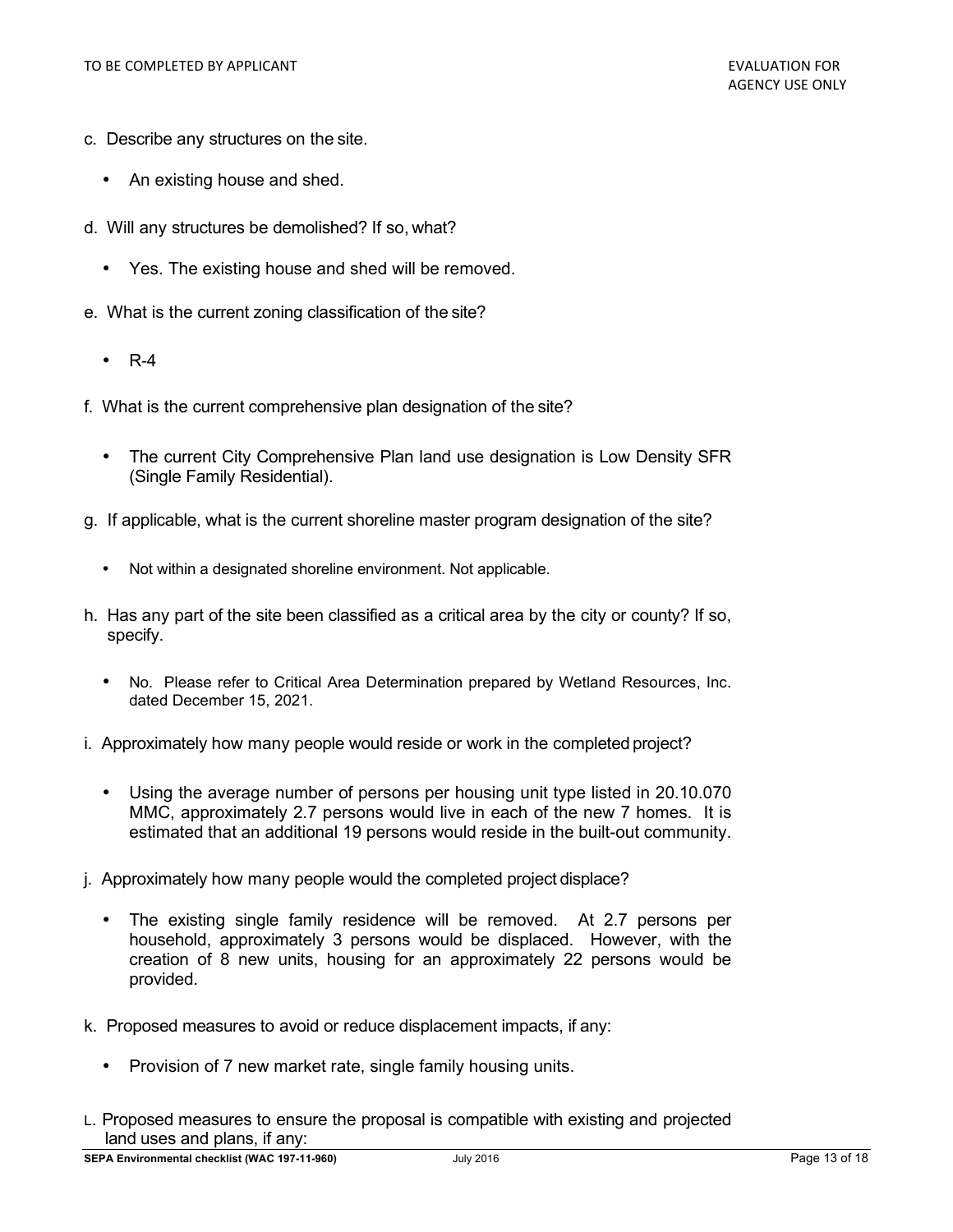- Proposed compatible densities. Landscaping per landscape plan.
- m. Proposed measures to reduce or control impacts to agricultural and forest lands of long-term commercial significance, if any:
	- Not applicable.

## *9. Housing*

- a. Approximately how many units would be provided, if any? Indicate whether high, middle, or low-income housing.
	- Seven market-priced, single-family units will be constructed in this new community.
- b. Approximately how many units, if any, would be eliminated? Indicate whether high, middle, or low-income housing.
	- The existing single family residence will be removed.
- c. Proposed measures to reduce or control housing impacts, if any:
	- The project will provide needed detached single-family housing to a diminishing residential inventory in Monroe and Snohomish County.

## *10. Aesthetics*

- a. What is the tallest height of any proposed structure(s), not including antennas; what is the principal exterior building material(s) proposed?
	- Maximum building height will be limited to 35 feet as specified in the R-4 zoning requirements. Exterior building materials will be wood, stone or composites.
- b. What views in the immediate vicinity would be altered or obstructed?
	- Development of the site would change the visual character of the site for the nearest existing residences from that of a semi-wooded suburban area to that of a planned medium density single-family residential development.
- e. Proposed measures to reduce or control aesthetic impacts, if any:
	- The layout of the subdivision conforms to the City of Monroe's preliminary plat and PRD requirements. The design and variety of the MainVue homes will also add an aesthetic appeal to this community.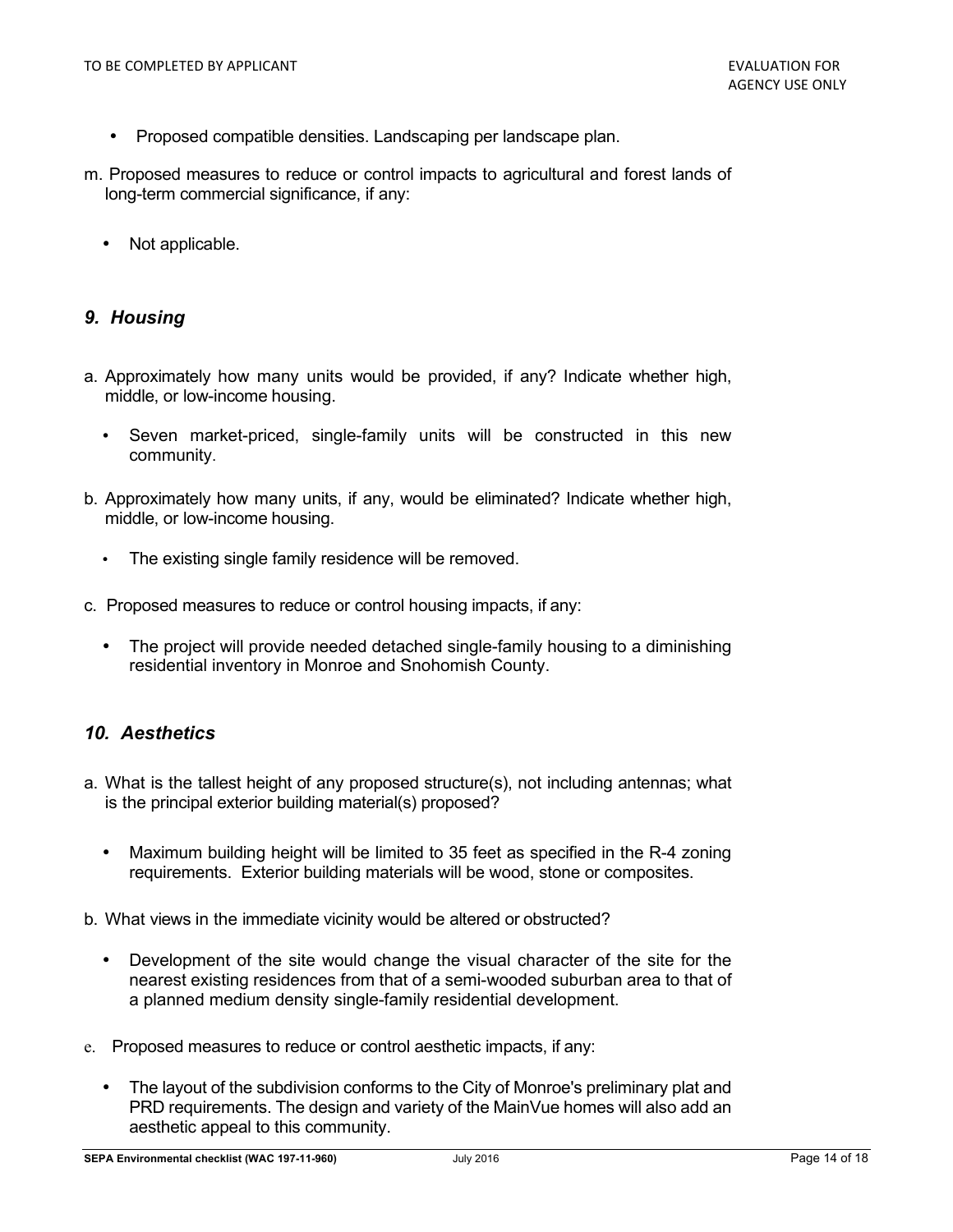## *11. Light and Glare*

- a. What type of light or glare will the proposal produce? What time of day would it mainly occur?
	- The completed project will generate limited light and glare typically associated with residential development (i.e., security and/or street lighting).
- b. Could light or glare from the finished project be a safety hazard or interfere with views?
	- None known.
- c. What existing off-site sources of light or glare may affect your proposal?
	- None known.
- d. Proposed measures to reduce or control light and glare impacts, if any:
	- Landscaping as proposed in the Preliminary Landscape Plan

#### *12. Recreation*

a. What designated and informal recreational opportunities are in the immediate vicinity?

- Rainier View Park is located 0.8 miles to the south.
- b. Would the proposed project displace any existing recreational uses? If so, describe.
	- The project would not displace any existing recreational uses.
- c. Proposed measures to reduce or control impacts on recreation, including recreation opportunities to be provided by the project or applicant, if any:

What are we showing on the site plan?

- Tract 999 will contain an underground detention vault which will be covered by topsoil and lawn as proposed in the preliminary landscape plan. This will create 4,457 SF of passive open space at the entry from 192st Avenue SE.
- In addition, park impact fees are required by 3.52.070 MMC. Currently for detached single family housing, the park impact mitigation fee is \$2,479.00 per unit.

#### *13. Historic and cultural preservation*

a. Are there any buildings, structures, or sites, located on or near the site that are over 45 years old listed in or eligible for listing in national, state, or local preservation registers ? If so, specifically describe.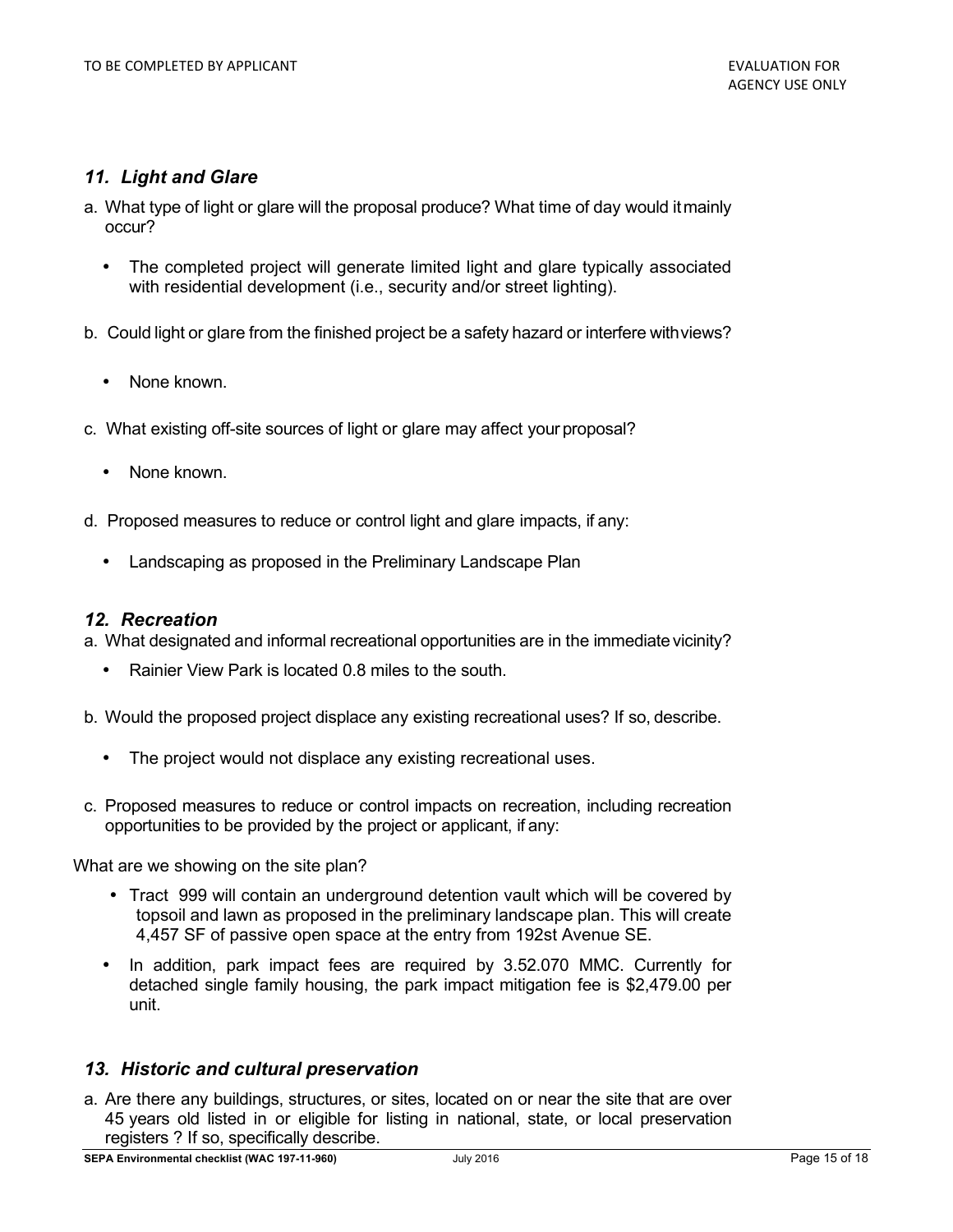- No.
- b. Are there any landmarks, features, or other evidence of Indian or historic use or occupation? This may include human burials or old cemeteries. Are there any material evidence, artifacts, or areas of cultural importance on or near the site? Please list any professional studies conducted at the site to identify such resources.
	- None known.
- c. Describe the methods used to assess the potential impacts to cultural and historic resources on or near the project site. Examples include consultation with tribes and the department of archeology and historic preservation, archaeological surveys, historic maps, GIS data, etc.
	- Snohomish County Cultural Resource Inventory associated with the AMANDA permit system database.
- d. Proposed measures to avoid, minimize, or compensate for loss, changes to, and disturbance to resources. Please include plans for the above and any permits that may be required.
	- If any other historic or cultural evidence was encountered during construction or installation of improvements, an archaeologist/historian would be engaged to investigate, evaluate and/or move or curate such resources as appropriate.

#### *14. Transportation*

- a. Identify public streets and highways serving the site or affected geographic area and describe proposed access to the existing street system. Show on site plans, if any.
	- The existing house currently has driveway access to 191 $\mathrm{st}$  Avenue SE. With the public road stub abutting the proposed short plat at the east property boundary, it will be extended through the property to 191<sup>st</sup> Avenue SE and provide access to all 8 lots plus providing road system connectivity.
- b. Is the site or affected geographic area currently served by public transit? If so, generally describe. If not, what is the approximate distance to the nearest transit stop?
	- No, not in close proximity. Approximately a half mile away.
- c. How many additional parking spaces would the completed project or non-project proposal have? How many would the project or proposal eliminate?
	- The completed project will provide at least two off-street parking spaces per residential unit in the garage with additional two guest off-street parking spaces in the driveway. The proposed project will not eliminate any parking spaces.
- d. Will the proposal require any new or improvements to existing roads, streets, pedestrian, bicycle or state transportation facilities, not including driveways? If so, generally describe (indicate whether public or private).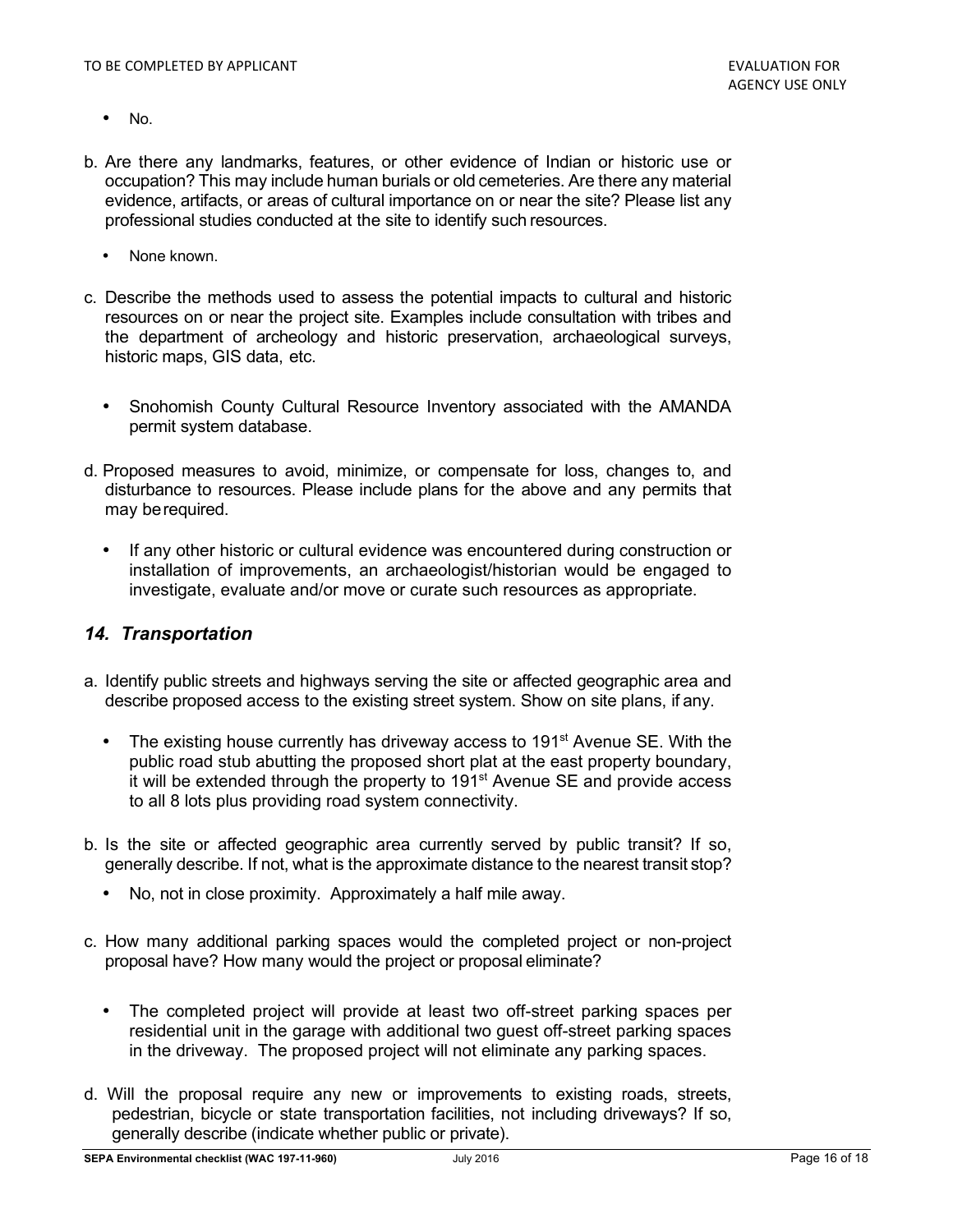- The new 131<sup>st</sup> Street SE road extension with 5-foot sidewalk and 6-foot planting strip sidewalks on both sides for pedestrian connectivity, will be dedicated as public right-of-way with acceptance and recording of the final short plat.
- e. Will the project or proposal use (or occur in the immediate vicinity of) water, rail, or air transportation? If so, generally describe.
	- No.
- f. How many vehicular trips per day would be generated by the completed project or proposal? If known, indicate when peak volumes would occur and what percentage of the volume would be trucks (such as commercial and non-passenger vehicles). What data or transportation models were used to make these estimates?
	- The 7 new units (with credit for the existing house) are anticipated to generate approximately 66 net new vehicular weekday daily trips with 5.25 trips occurring during the weekday AM peak hour and 7 occurring during the weekday PM peak hour.
- g. Will the proposal interfere with, affect or be affected by the movement of agricultural and forest products on roads or streets in the area? If so, generally describe.
	- No.
- h. Proposed measures to reduce or control transportation impacts, if any:
	- Traffic impact mitigation fees will be required by the City of Monroe.

#### *15. Public Services*

- a. Would the project result in an increased need for public services (for example: fire protection, police protection, public transit, health care, schools, other)? If so, generally describe.
	- The completed project would result in a slight increase in need for police and fire protection, as well as emergency medical service. Also, a slight increase in school enrollment will result from this proposal.
- b. Proposed measures to reduce or control direct impacts on public services, if any.
	- School impact mitigation fees for Monroe School District No. 103 are currently \$3,803 per single family unit and are required to be paid at the building permit stage (3.50.100 MMC). The project will be designed and constructed with adequate water pressure, properly located fire hydrants, and a new public road with two access points to allow adequate access and turn-around for aid, fire, and police protection vehicles. The project will also generate real estate excise tax at point of sale and annual property taxes to help pay for public services.